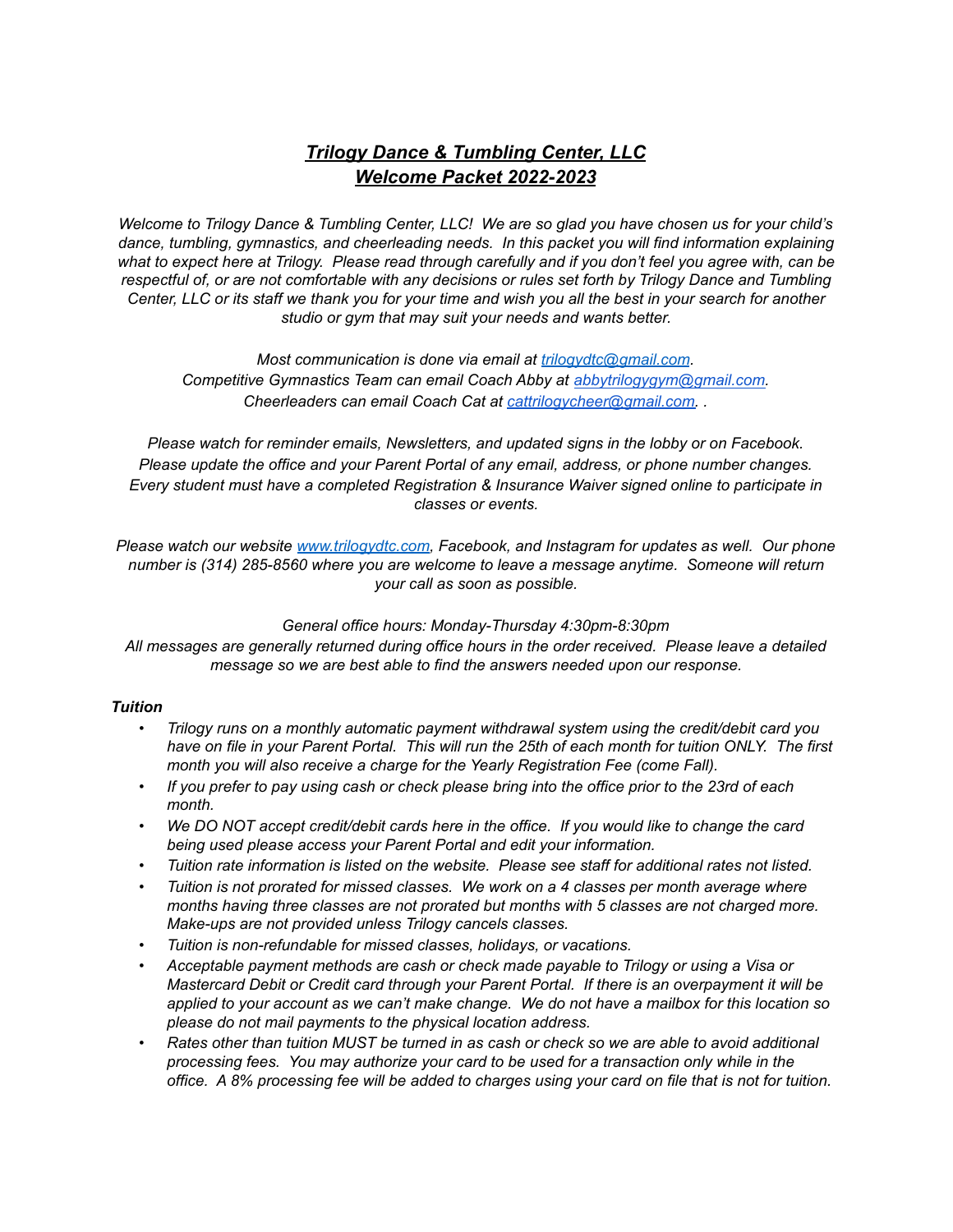- Please note you will receive a statement the middle of each month so you are aware of what *charges are on your account and what has been paid as you cannot see this on the Portal.*
- *• Students with accounts that are 30 days past due will not be allowed to participate in class. Students with accounts that are 60 days past due will be removed from his/her class without refund of any money previously paid. Students must have a current account to have costume/uniform/leotards ordered, receive costumes/uniforms/leotards, participate in competitions/meets, purchase recital tickets, and participate in recital and/or tumbling medal ceremony.*
- *• After we have received payment declined messages twice on your account there will be an additional \$10 fee added to each attempt to run thereafter.*
- You are responsible for tuition in a class we are reserving a spot for your child in. A Drop *Notification slip must be filled out online if your child will be leaving the program for the monthly withdrawal to be discontinued. No shows are not dropped until we receive notice therefore are responsible for tuition. You will find the Drop Notification on our website [www.trilogydtc.com](http://www.trilogydtc.com) under the About tab. Drops must be received by the 23rd of the month for the tuition withdrawal to be stopped. If a payment goes through that spot is yours for the month and will not be refunded.*
- All past due accounts will be forwarded to Trilogy's attorney for collection and the customer will be *responsible for any fees incurred by the attorney.*
- There is a \$25 returned check fee in addition to your bank fees. After three you will be required to *make only cash payments.*
- *• Please label all payments turned in with the student's name and what the payment should be applied to.*

### *Attire*

- *• Appropriate attire must be worn to every class. This is listed under the Programs section on our website [www.trilogydtc.com](http://www.trilogydtc.com). Dance may include leotards, ballet skirts, crop tops, camisole tops, booty shorts, leggings, and tights which allow us to see shape lines, placement, and spot if needed. Gymnasts should wear leotards with optional tight shorts. Cheerleaders may wear athletic or tight shorts, crop top, camisole top, t-shirt, leotard, or leggings. \*Please no baggy clothes or denim.*
- Hair must be completely tied back out of the face, no jewelry (exception stud earrings) should be *worn.*
- *• Shoes will be discussed upon enrollment depending on class and must be worn to every class. Please label all shoes! The assigned dance shoes are required by picture week in the spring.*
- *• No footed tights or shoes will be worn for tumbling or gymnastics classes.*
- *• Trilogy dance uses particular brands of shoes and tights you can find at On Pointe Dancewear off Telegraph. Mention you dance for Trilogy and they will know what you need. (636) 305-2090*

### *Class Cancellation Policy*

- *• Trilogy reserves the right to refuse service, cancel, add, combine classes, change classes, or switch instructors at any time.*
- Missed classes will not be made up or pro-rated unless canceled by Trilogy in which we will provide a *make-up time.*
- If a teacher must miss class for personal reasons we will do our best to find a replacement teacher. In the event a sub is not available you will receive an email if in advance or phone call if it is the day of *class and will be made up.*
- *• Weather cancellations will be made at approximately 3:00pm. These cancellations will be posted to Facebook and sent via email. Make-up class times will be available. We do not follow any particular school closings.*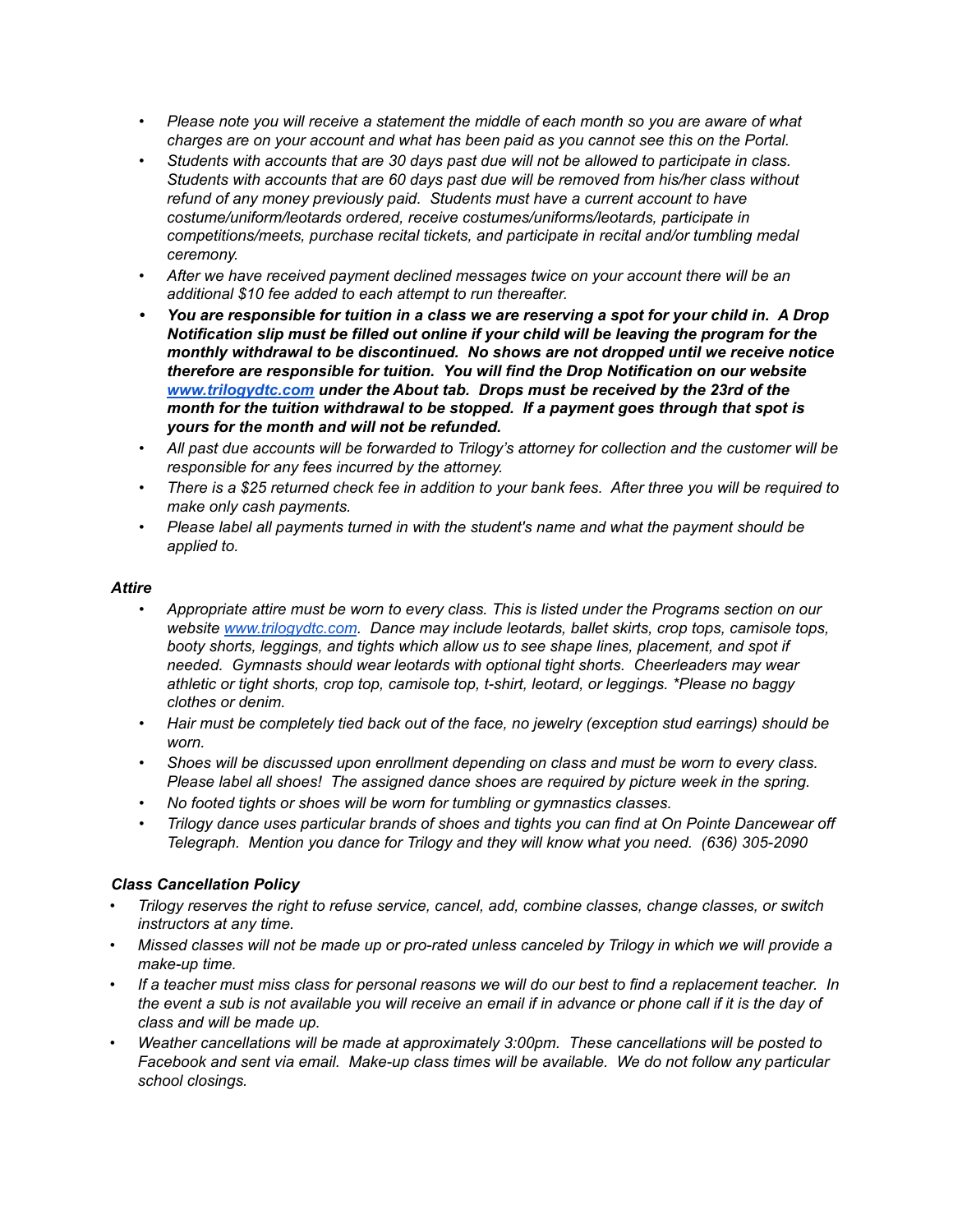- *• Based on a schedule built on an average of 4 classes per month from September through recital some classes may have built in extra days to be used for cancellations or need make-up classes to* squeeze them all in the season. Once the recital date has been set we will adjust the calendar as *needed.*
- We have no control over the viruses and illnesses going on around us. If Trilogy is forced to close we *will continue the remainder of the months classes already paid by another avenue of learning such as* virtual, there will be no refunds. If we are forced to close for a lengthy period of time we will have to *re-evaluate at that time the best plan of action.*

## *Recital & Shows*

- *• Dancers and Cheerleaders will be participating in a Holiday Showcase here at Trilogy. There will* be a minimal fee to help cover the cost and include a specially designed shirt and the price of *admission will be an item donated towards the charity we choose this season.*
- An end of vear recital date will be announced as soon as dates are available for dance and *Sparklers Cheer classes. Tumbling, gymnastics, Competitive Cheerleading and Parent and Tot classes do not participate in the recital. All dance classes regardless of style do participate.*
- There will NOT BE be an \$80 non-refundable recital fee per dancer which will include 2 tickets to *the recital, an award, and T-shirt to be used during the recital. Instead \$10 from your tuition payment, making tuition even cheaper, will go towards your Recital needs for a total of 8 months. Students starting after September will be responsible for the difference to total \$80 and will be refunded if a dancer leaves the program prior to January.*
- *• All students enrolled in dance classes are required purchase recital costumes/uniform (approximately \$60-\$80 each) and participate in the recital.*
- A \$25 deposit per costume will be due in October with the balance being due in December (see *calendar for dates). Combo classes may have two costumes.*
- *• Students with unpaid costumes in December will be dismissed from class without refund of tuition or registration fee.*
- *• Upon ordering costumes in December no students will be added to dance, acro, and cheer classes, however, we will accept tumblers and gymnasts throughout the season in available spots.*
- *• Gymnastics, Tumbling, and Cheerleading will have an end of season Celebration of Stars Performance Show in our own Gym. This will occur the last week of classes for the School Year* season. This season there will be a small fee which will cover the cost of a t-shirt and medal.

### *Other Things To Know*

- *• We are constantly updating our operating procedures to help keep our facility as safe and comfortable as possible. Please check under the NEWS tab on our website [www.trilogydtc.com](http://www.trilogydtc.com/) for the latest in safety measures and lobby restrictions.*
- *• We do not allow parents or guests to sit inside our classrooms. The gym features large viewing windows, however, if they are a distraction to our students curtains will be closed. There is a TV* monitor in the lobby for the dance studios which will frequently be available. With two studios it is not *guaranteed to be in your dancer's class each week.*
- *• Student attendance is critical in skill development, progression, and learning. Please let the studio/gym know if your student will be missing class.*
- Students are not allowed to attend classes if they are ill or a member of their household is ill. While we realize you want to bring your student to their class you are paying for we also ask you to remember that if we have an outbreak of any kind Trilogy will be forced to close for a set period of time not allowing any students to continue with normal classes. The health and safety of all of our *students and staff is of the utmost importance.*